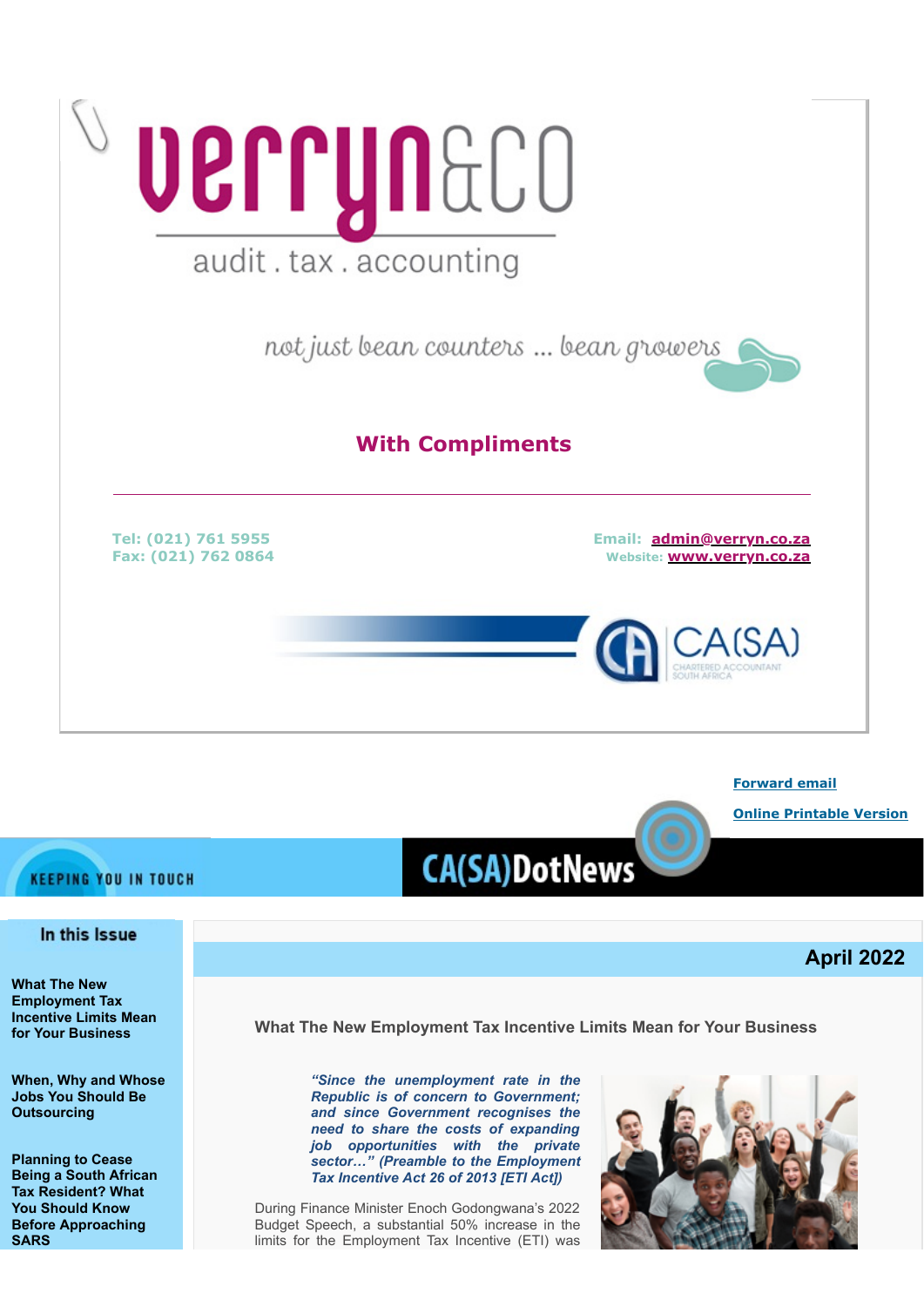**[A Guide to Accessing](#page-6-0) [Funds That Can Help](#page-6-0) [Your Small Business](#page-6-0)**

**[Your Tax Deadlines for](#page-8-0) [April 2022](#page-8-0)**

announced, effective from 1 March 2022. This will increase the amount of tax relief employers can claim when employing young people.

### *ETI fast facts*

- An incentive encouraging employers to hire young work seekers aged between 18 and 29 years.
- Reduces the employer's cost of hiring young people through a cost-sharing mechanism with government.
- Can be claimed for a 24 month period for all employees who qualify.
- Came into effect on 1 January 2014 and will end on 28 February 2029.
- ETI is claimed by reducing the amount of Pay-As-You-Earn (PAYE) due by the company, leaving the wage received by the employee unaffected.

| The new limits                                                                                  |                                              |                                     |                     |                                                               |                 |                                                                  |                                                            |  |
|-------------------------------------------------------------------------------------------------|----------------------------------------------|-------------------------------------|---------------------|---------------------------------------------------------------|-----------------|------------------------------------------------------------------|------------------------------------------------------------|--|
|                                                                                                 | <b>First 12 Months</b>                       |                                     |                     |                                                               |                 | <b>Second 12 Months</b>                                          |                                                            |  |
| <b>Monthly</b><br><b>New Values</b><br><b>Remuneration</b><br>- From 1 March 2022 February 2022 |                                              | Previous - Up to 28                 |                     | <b>New Values - From</b><br>1 March 2022                      |                 | Previous - Up to<br>28 February 2022                             |                                                            |  |
| R0 to R1999.99                                                                                  | Monthly                                      | Now 75% of<br>Remuneration          |                     | Was 50% of Monthly<br>Remuneration                            |                 | Now 37,5% of<br>Monthly<br>Remuneration                          | Was 25% of<br>Monthly<br>Remuneration                      |  |
| R2000 to<br>R4499.99                                                                            | <b>Now R1500</b>                             |                                     | <b>Was R1000</b>    |                                                               | <b>Now R750</b> |                                                                  | <b>Was R500</b>                                            |  |
| R4500 to<br>R6499.99                                                                            | (monthly<br>R4500))                          | Now R1500 - (75% x<br>remuneration- |                     | Was R1000 - (50% x<br>(monthly<br>$remuneration -$<br>R4500)) |                 | Now R750 - (37.5%)<br>x (monthly<br>$remuneration - R4$<br>500)) | Was R500 - (25%<br>x (monthly<br>remuneration-<br>R4 500)) |  |
| <b>Real life examples</b>                                                                       |                                              |                                     |                     |                                                               |                 |                                                                  |                                                            |  |
| Salary                                                                                          | <b>Monthly</b><br>savings (1st 12<br>months) | Annual saving -<br>1st year         |                     | <b>Monthly</b><br>savings - 2nd 12<br>months                  |                 | Annual saving -<br>2nd year                                      | Total savings -<br>24 months                               |  |
| R <sub>2</sub> 000                                                                              | R <sub>1500</sub>                            |                                     | R <sub>18</sub> 000 | R750                                                          |                 | R9 000                                                           | R <sub>27</sub> 000                                        |  |
| R4 400                                                                                          | R1 500                                       |                                     | R18000              | R750                                                          |                 | R9 000                                                           | R <sub>27</sub> 000                                        |  |
| R4 600                                                                                          | R1 425                                       |                                     | R17 100             | R712                                                          |                 | R8 544                                                           | R <sub>25</sub> 644                                        |  |

As the monthly remuneration increases, the amount of the rebate reduces: at the upper limit with a monthly remuneration of R6 400, the monthly rebate is R750.

Even so, especially for companies with many employees, these rebates will add up on a monthly basis, and stack up over two years. There is no limit to the number of qualifying employees that you can hire.

*Pitfalls to be aware of*

- *Beware the qualifying criteria*
	- Employers must meet the qualifying criteria on an ongoing basis, including being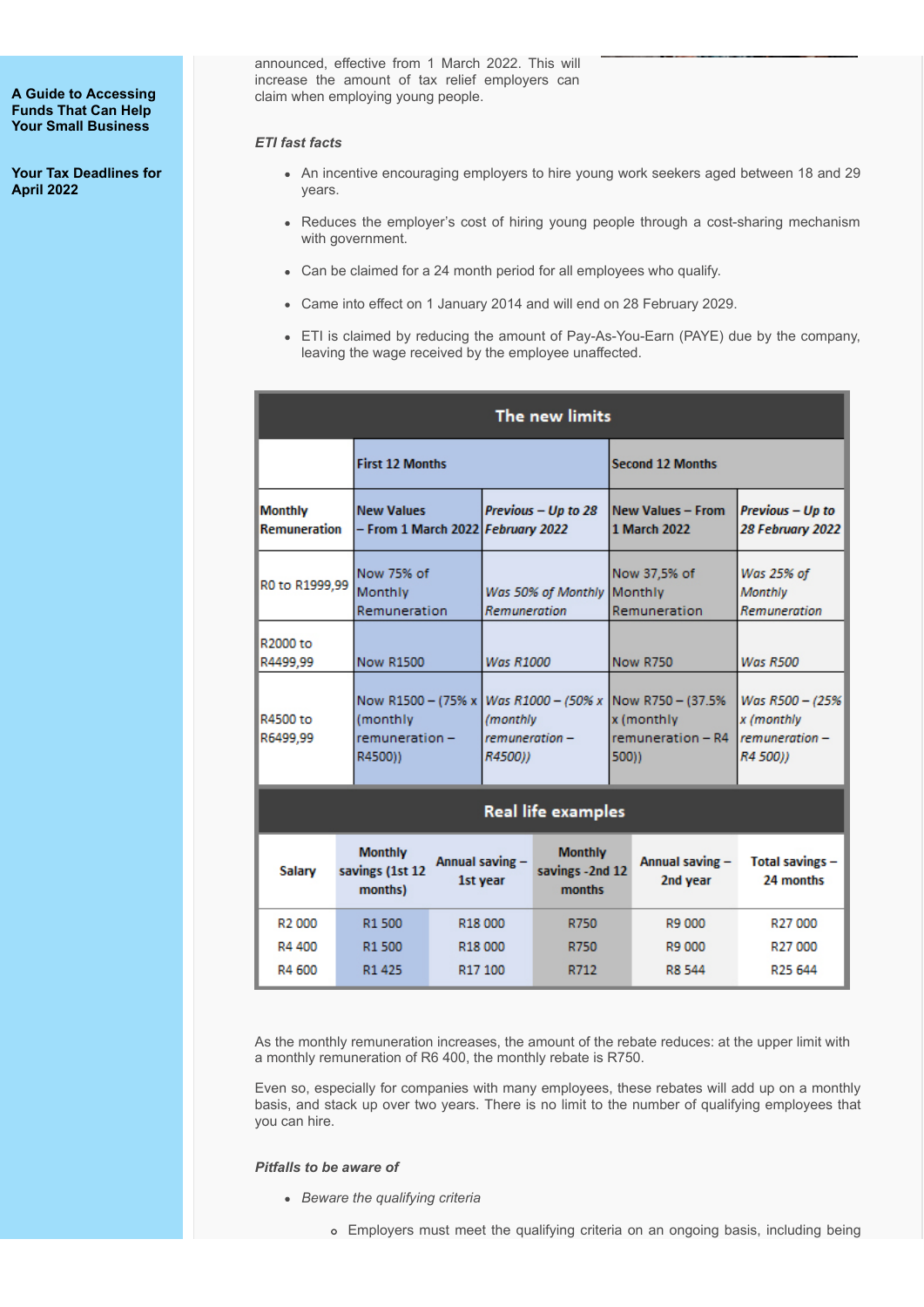registered for Employees' Tax (PAYE) and being tax compliant.

- Employees must meet the qualifying criteria on an ongoing basis, including having a valid South African ID or permit; be between 18 and 29 years old; earning between minimum wage or R2 000 and R6 500 for a 160-hour month; and who is not a domestic worker or a "connected person" to the employer.
- *Beware the continuous changes*
	- The value of the ETI is not static but depends on the value of the monthly remuneration paid to the qualifying employee, and must be calculated each month for each qualifying employee. In addition, if a qualifying employee worked less than 160 hours in the month, the value of the ETI must be calculated proportionally.
	- The ETI is constantly being refined, expanded and tightened including a series of amendments to the ETI Act with effect from 1 March 2022, so employers claiming ETI must stay updated to ensure they remain within the bounds of the ETI Act.
- *Beware the deadlines*
	- o If all the allowable ETI wasn't used at the end of each six-month reconciliation period (1 March - 31 August and 1 September – 28 February), employers may be refunded the amount, if they are fully tax compliant.
	- A non-compliant employer will have until the end of the next reconciliation cycle to correct any non-compliance and be able to receive the ETI refund. If the employer doesn't become compliant by the end of the next six-month reconciliation period, the ETI refund will be forfeited.
- *Beware the possible penalties*
	- Penalties equal to 100% of the ETI claimed will apply when an employer claims the ETI for any employee who does not qualify.
	- Penalties imposed will result in under-payment of employees' tax, which could result in possible interest and penalties in terms of the Tax Administration Act.
	- A penalty of R30 000 will be levied for each employee displaced to employ an employee who qualifies.
	- It has been proposed that the ETI Act be amended to impose understatement penalties on reimbursements that are improperly claimed.
- *Beware the potential of audits*
	- A number of taxpayers have faced time-consuming and costly verifications and audits of their ETI claims.
	- Additional assessments issued by SARS may reverse the ETI initially claimed by employers.
	- Recordkeeping is required by the ETI Act.
- *Beware of potential scams*
	- Employers should exercise vigilance regarding tax abusive ETI schemes and scams offered by third parties, as the employer would carry all the risk in respect of the tax and labour obligations.

**Seek professional assistance to ensure you can navigate all these potential pitfalls and claim this ETI incentive, so you can employ more young people while sharing the cost with government.**

<span id="page-2-0"></span>**When, Why and Whose Jobs You Should Be Outsourcing**

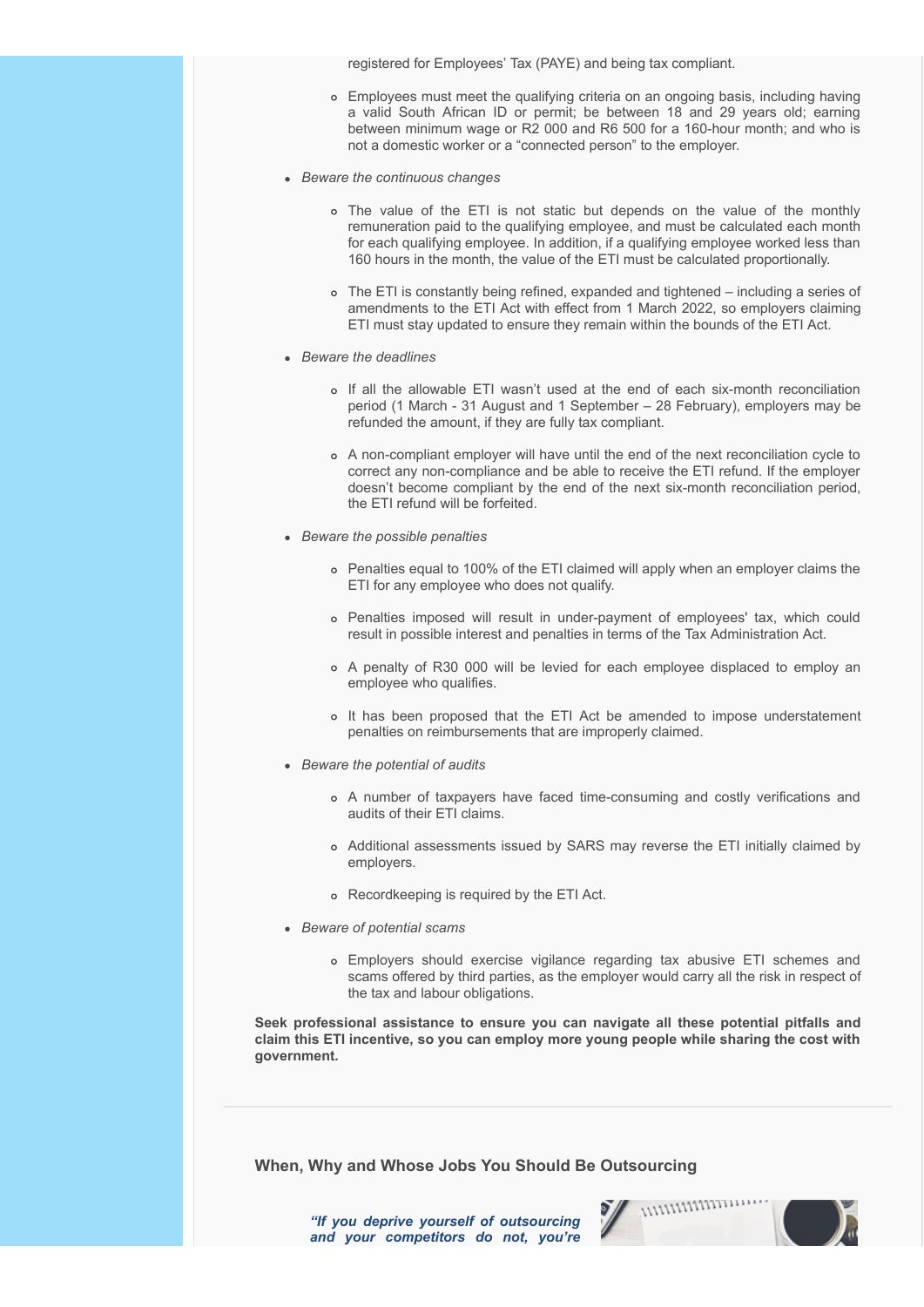#### *putting yourself out of business." (Lee Kuan Yew, Former Prime Minister of Singapore)*

Launching a business requires the small business owner to wear many hats. From marketing, to accounting and HR the small business owner needs to learn any number of skills to get their venture off



the ground. Eventually though there comes a point where doing everything yourself as owner is hurting the company more than helping it and knowing when to bring help on board can be the difference between success and failure.

If you aren't quite ready to hire employees or if you just need a few hours of help a week as opposed to full time, outsourcing work can become the solution you are looking for. With many professionals working freelance it is easier now than it has ever been to find the right people to pick up the slack and give you a few extra hours in your day to focus on the core of your business.

#### *When is it time to outsource?*

Knowing when to outsource is critical. Bringing people on board at the right time can free up hours a week and give you the opportunity to win new clients or refine your product offering. So what are the signs you should be considering outsourcing?

#### a. **You find you don't have time to do all the work**

Having plenty of work is a blessing but having too much can mean repeated late nights or missed deadlines. Making sure you keep on delivering at your best means you can't afford to be tired, rushing jobs or worse, simply turning work away. If this is a problem that's happening every month then it's definitely time to consider bringing someone on board.

#### b. **You want to turn away new work**

Turning away work is always a bad idea. Once turned away those clients may never come back whereas getting what they need done could build additional income for life. Whether it's simply helping them with your core services or taking on new growth areas for your company, always rather outsource some of the work and make sure you can make it work for these new customers.

#### c. **You get hired for irregular or once off projects**

If you find the work is regularly outstripping your capabilities and capacity it might be time to bring on permanent employees, but when your business is getting once-off projects or work that will only last a short while it can be much safer to outsource work to freelancers or agencies. This way you can meet your needs for those projects and not worry about paying people in the months where you don't have as much work.

#### d. **There are tasks you hate doing**

You may be surprised to see this on the list, after all surely you have become used to telling yourself to get over it and just plough through? The truth is, work you hate is work you are likely doing badly. Save yourself the time and the pain of doing a bad job by giving it to someone who specialises in that field and is going to get it done well.

#### *The best jobs to outsource*

Outsourcing doesn't just refer to those jobs that are directly related to your business. Sometimes it can actually help you to hire a domestic, an au pair or a personal assistant at home to free up a few more hours you can dedicate to the business. Outsourcing business functions though is much more likely to be the right choice when it comes to getting yourself some valuable time as these jobs can generally be trickier, better done by professionals and may, in fact, lead to long term growth of your business as well as simply giving you some breathing room.

#### a. **Accounting, bookkeeping and payroll**

For those unused to finance, tracking income and expenditure, invoicing clients and filing tax returns can be extremely time consuming. Given that you are running a small business it might be cost-effective to outsource bookkeeping and payroll because you can then pay a set amount that changes as the company grows, rather than paying an employee full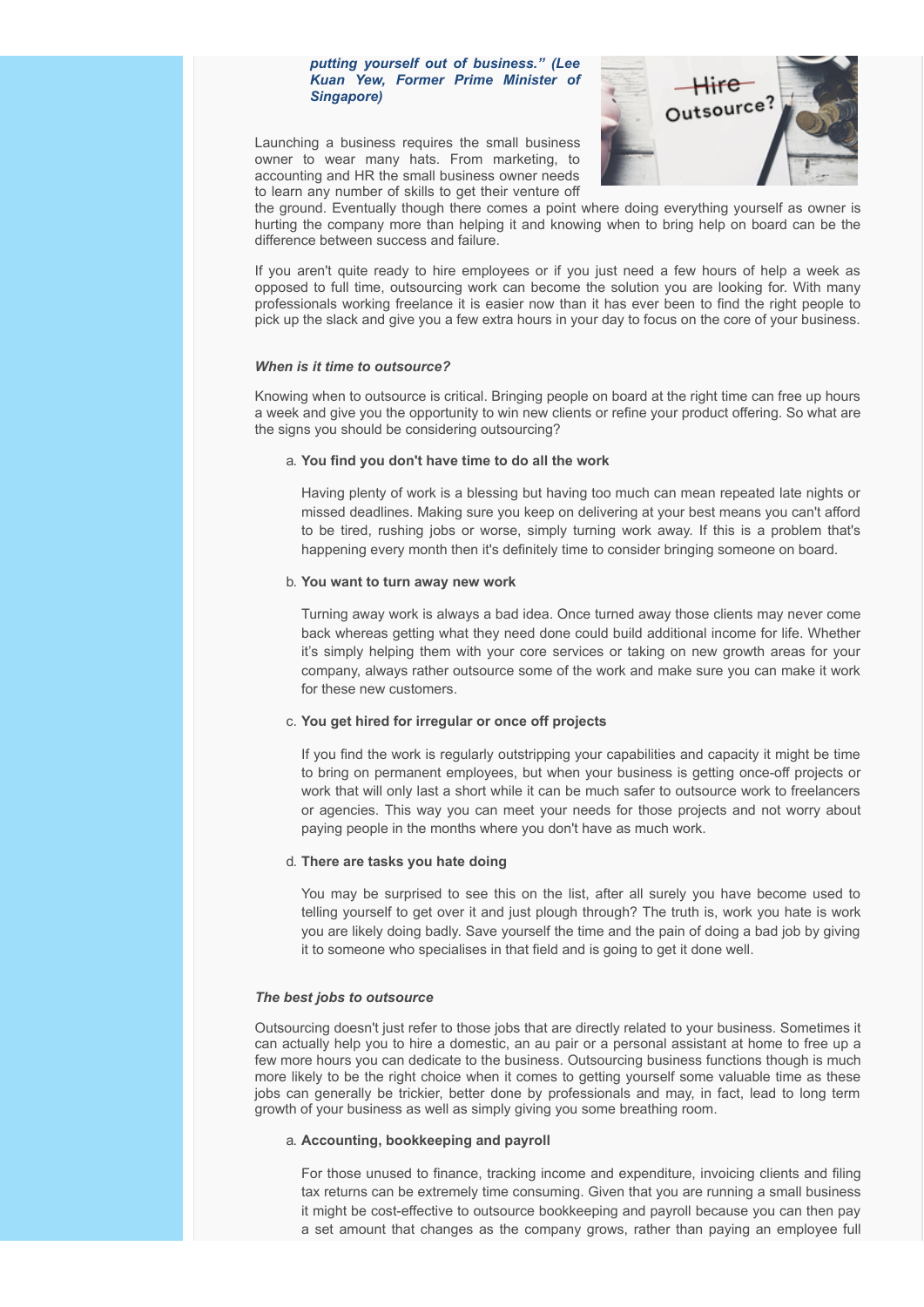time and having the hours vary. This bookkeeper can also be in charge of extra tasks such as document scanning to help keep your receipts and bank statements in order.

At the end of the year handing your taxes over to an accountant is invaluable. Not only will it take an important task off your plate but can often get you a percentage of that spend back in tax savings. Outsourcing some decision-making to an accountant may help as well, as they will be able to run the numbers and advise on whether a new venture, expansion or client is viable. They can also help you work out whether outsourcing or bringing someone in-house is the right solution for you.

#### b. **Human Resources**

Human Resources isn't quite as simple as hiring and firing. There are so many rules and regulations involved in the running of good HR, not to mention submission of PAYE, UIF, pension contributions and returns etc., that doing it yourself may end in bitter acrimony and high costs.

Hiring a company that specializes in human resources laws and regulations will not only help you stay compliant and up to date but can also streamline the onboarding process of new employees and the hiring process in general. A good HR company or freelancer will additionally handle details such as retirement plans, group health insurance, and other benefits that you offer, saving a huge amount of effort and time.

#### c. **Marketing and content creation**

Almost everyone believes they can write well enough for a website, blog or LinkedIn update, but there is a lot more that goes into these things than simply filling a page. With SEO, and content tailored for the outlet it's being used on, creating content can be a timeconsuming job for those who aren't experts. Developing strategy and deploying it correctly takes a professional and handing this task over to an outsourced freelancer will often pay for itself in the success of your digital marketing.

This is all also true for PR and other marketing. It may seem simple to send off an email detailing your recent projects and successes, but professional PR people will ensure it's read by the right people. With a PR professional you aren't hiring a writer, you are hiring a network of important contacts.

Finally, no business can succeed without advertising and bringing marketing people on board will be essential if you don't want your extremely useful product or service to vanish unnoticed by the public. The good news is that provided you hire the right people, what you spend on advertising will almost certainly come walking back through your door at a later stage in the form of customers.

#### d. **Graphic design and presentation construction**

Your last job required you to put together a few PowerPoints so now you sit and laboriously put together your pitches and presentations yourself. The truth is, unless you're a skilled designer yourself, your digital presentations could definitely use a boost, so instead of wasting your time on PowerPoint animations and choosing fonts rather spend a little money to make your pitch look extra good and use the time you've just saved to rehearse your presentation.

#### *Is outsourcing "the future of work"?*

Outsourcing is increasingly being touted as "the future of work", and certainly the truth is that it is here to stay. Those who refuse to put the work they can't do perfectly out to the new wave of freelancers and outsourcing agencies are ultimately only hurting their business.

<span id="page-4-0"></span>Of course, the ultimate question is whether outsourcing makes commercial sense for your business, given your particular financial situation and business structure. **Chat to your accountant to see where it may be right for you.**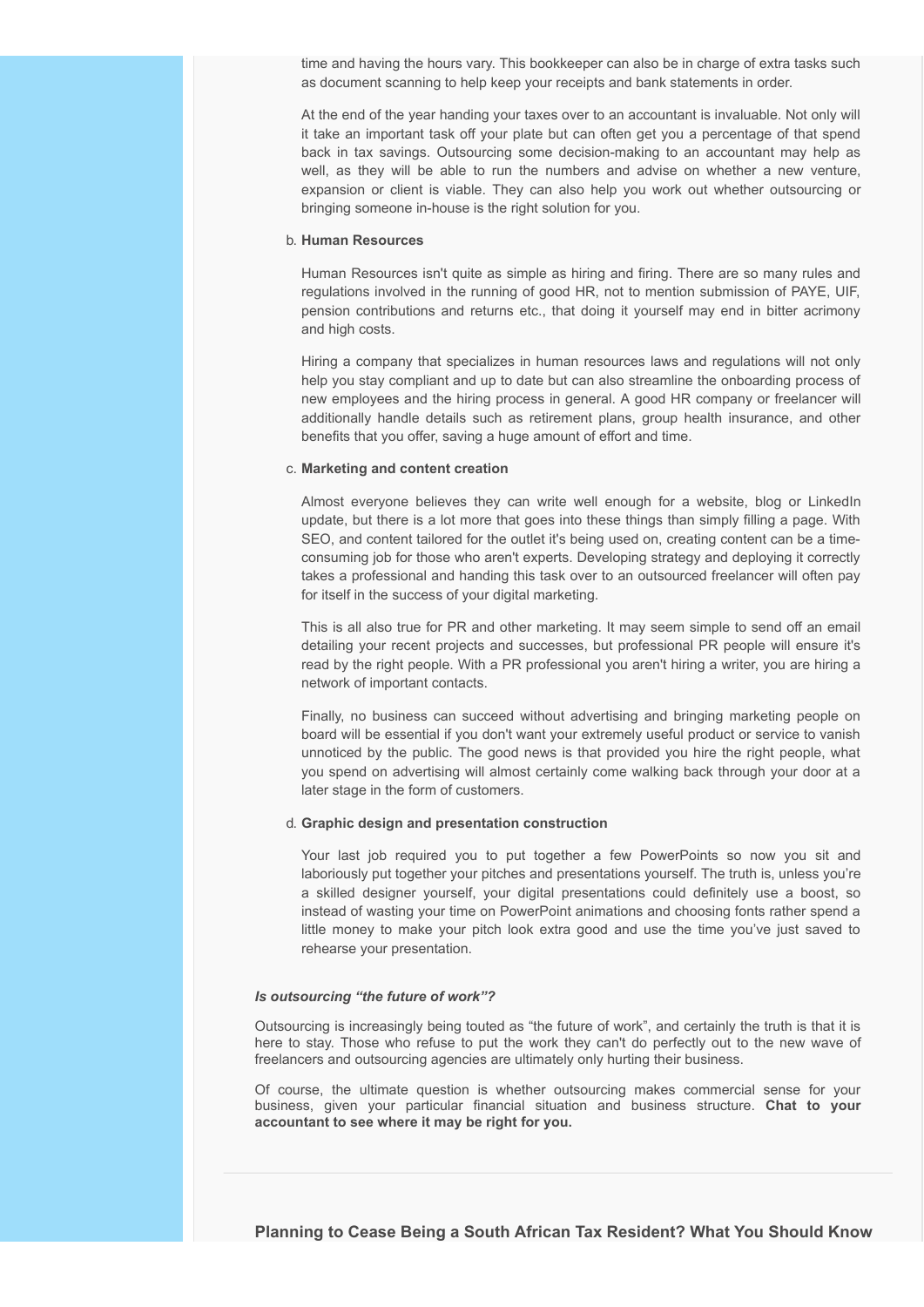#### *"Dear IRS, I am writing to you to cancel my subscription. Please remove my name from your mailing list." (Snoopy)*

According to some estimates, as many as 1,900 millionaires have left South Africa over the last few years. A New World Wealth Africa report indicates that 4,200 high net-worth individuals left the country over the last 10 years.



Whether due to choice or circumstances, a taxpayer ceasing to be a tax resident of South Africa must declare the change to SARS.

As the number of wealthy and skilled South Africans who are emigrating increases, SARS recently announced that another channel has been made available to taxpayers to inform SARS as above.

You can now also inform SARS through the Registration, Amendments and Verification Form (RAV01) available on eFiling or at a SARS branch, by capturing the date on which you ceased to be a tax resident.

Alternatively, you can inform SARS by capturing the date on the ITR12 tax return, as before.

Informing SARS via any channel could trigger unintended consequences. In addition, to qualify the taxpayer will have to substantiate how the qualifying criteria are met.

#### *Many intricacies*

It is not as simple as filling in a form. Numerous factors are taken into account to determine whether a taxpayer has ceased to be a tax resident of South Africa.

There are three bases for qualification for individuals:

- 1. Cease to be ordinarily resident
- 2. Cease by way of the physical presence test
- 3. Cease due to application of a Double Tax Agreement (DTA).

Whether an individual ceases to be a tax resident in South Africa is based on the manner in which such individual has been a tax resident. If the taxpayer has been ordinarily tax resident, the intention to cease will be supported by various objective factors. If a person has ceased to be ordinarily tax resident, it will be from the day such person ceased residence.

An individual, who is resident by virtue of the physical presence test, ceases to be a tax resident when that person has been physically outside the Republic for a continuous period of at least 330 full days. The individual will be deemed to have ceased to be a tax resident from the day such person left South Africa.

An individual who has become a tax resident of another country through the application of a double tax agreement will also cease to be a resident for tax purposes in South Africa.

#### *Companies*

A company is deemed to be South African tax resident either if it was incorporated here or if its place of effective management is located locally.

A company's place of effective management may no longer be located in South Africa, for example, when the majority of a company's board of directors move offshore on a permanent basis.

If a company becomes a tax resident of a jurisdiction with which South Africa has a double tax agreement, the company would normally cease to be South Africa tax resident.

#### *Beware the unintended consequences*

The intended outcome of informing SARS of breaking tax residency is that the taxpayer is no longer taxed in South Africa on worldwide income, but only on South African sourced income.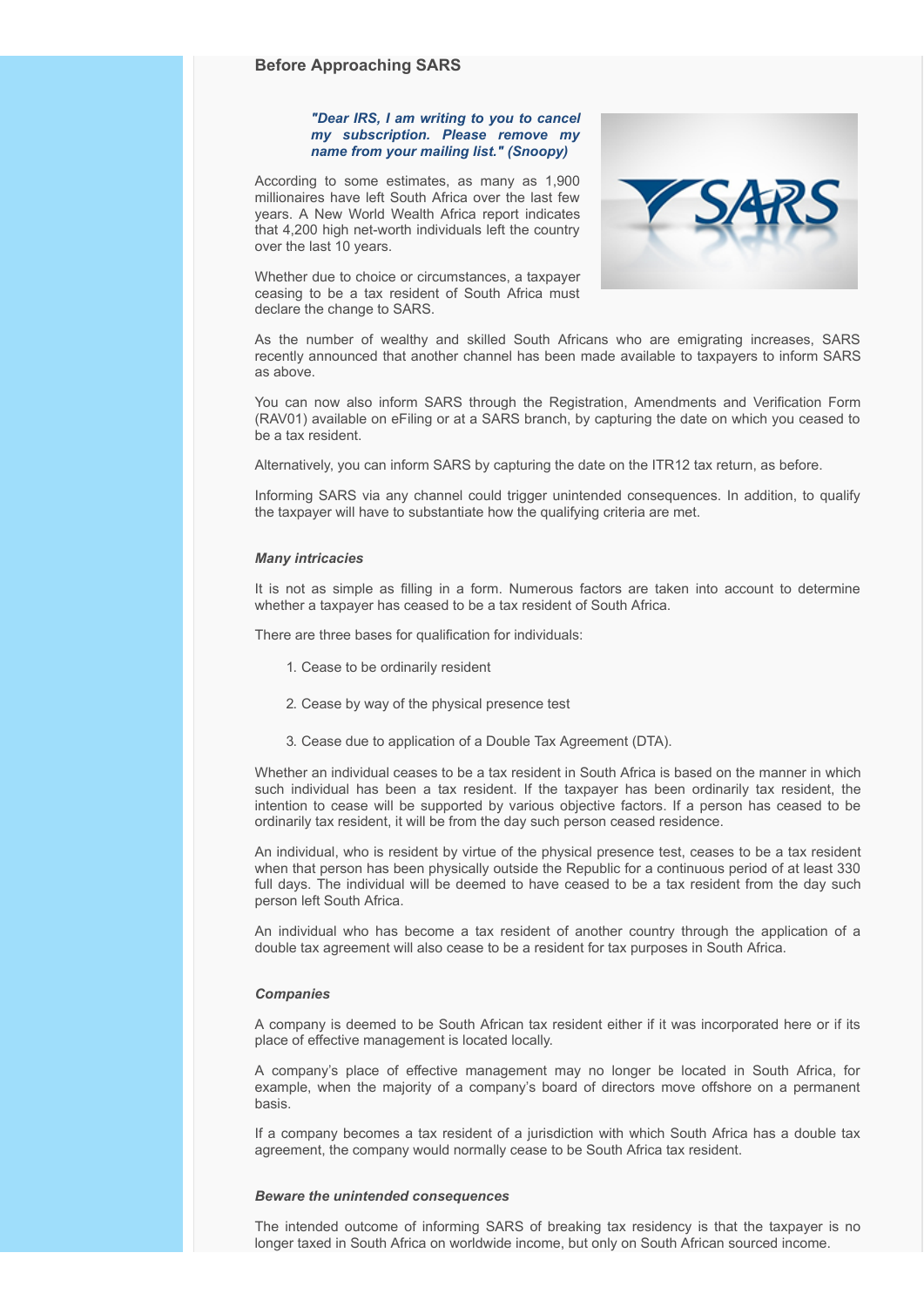It may also have unintended outcomes. Informing SARS via any channel will trigger a case number as well as a request for various documents and substantiations, which taxpayers are obliged by law to provide.

If the declaration is made via the RAV01 form on eFiling, the completed declaration form must be submitted with the relevant supporting documentation. If the declaration is made on the income tax return (ITR12), the supporting documents and information requested will depend on the basis on which you have ceased to be a tax resident.

In many instances, advising SARS that you or your company intend to cease to be a tax resident will trigger an audit.

#### *Potential tax liability*

For individuals, ceasing to be a tax resident triggers a deemed disposal of worldwide assets, and exposes the taxpayer to possible capital gains tax.

Depending on the type of assets held and where they are located at the time when an individual breaks tax residence, a deemed disposal for capital gains tax purposes will take place when the person's local tax residency ceased. The individual will be deemed to have disposed of worldwide assets at market value to a South African tax resident, with some exceptions such as certain personal-use assets and immovable property situated in South Africa.

Where a company ceases to be a South African tax resident, a capital gains tax may be triggered, and an additional dividends tax may also arise, among other possible unintended consequences.

Given the complexity of the provisions and potential tax liability, it is recommended that taxpayers rely on professional advice covering not only their South African tax position, but also their tax position in their new country of residence, well before approaching SARS.

#### <span id="page-6-0"></span>**A Guide to Accessing Funds That Can Help Your Small Business**

*"All company bosses want a policy on corporate social responsibility. The positive effect is hard to quantify, but the negative consequences of a disaster are enormous" (English economist and academic, Noreena Hertz)*

Stimulating the SME sector is considered as one of the quicker ways to rejuvenating the economy. According to a 2020 survey by McKinsey & Company, SMEs make up over 98% of South African businesses, and employ between 50% and 60% of the workforce.



However, it takes money to run a business and there is a need for assisting and guiding SME owners to secure more funding, particularly given the devastating impact of the Covid-19 pandemic over the past two years.

There are varying reasons why these small businesses need additional capital, determined by differing requirements in the business value chain – including the scope of production, workforce and the nature of the business, among other factors.

Some – but not all - of the funds available in the market are allocated according to specific trades, departments in the production process and demographics of the directorship - usually according to age, race, location and gender.

#### *Here are some examples of the grants and funds available, along with a brief overview of the funding models*

Equipment related financial support. The Department of Trade and Industry's (DTI) Small Enterprise Development Agency (SEDA) Technology Program, provides both "financial and non-financial technology support" - meaning either funds or equipment support for small enterprises.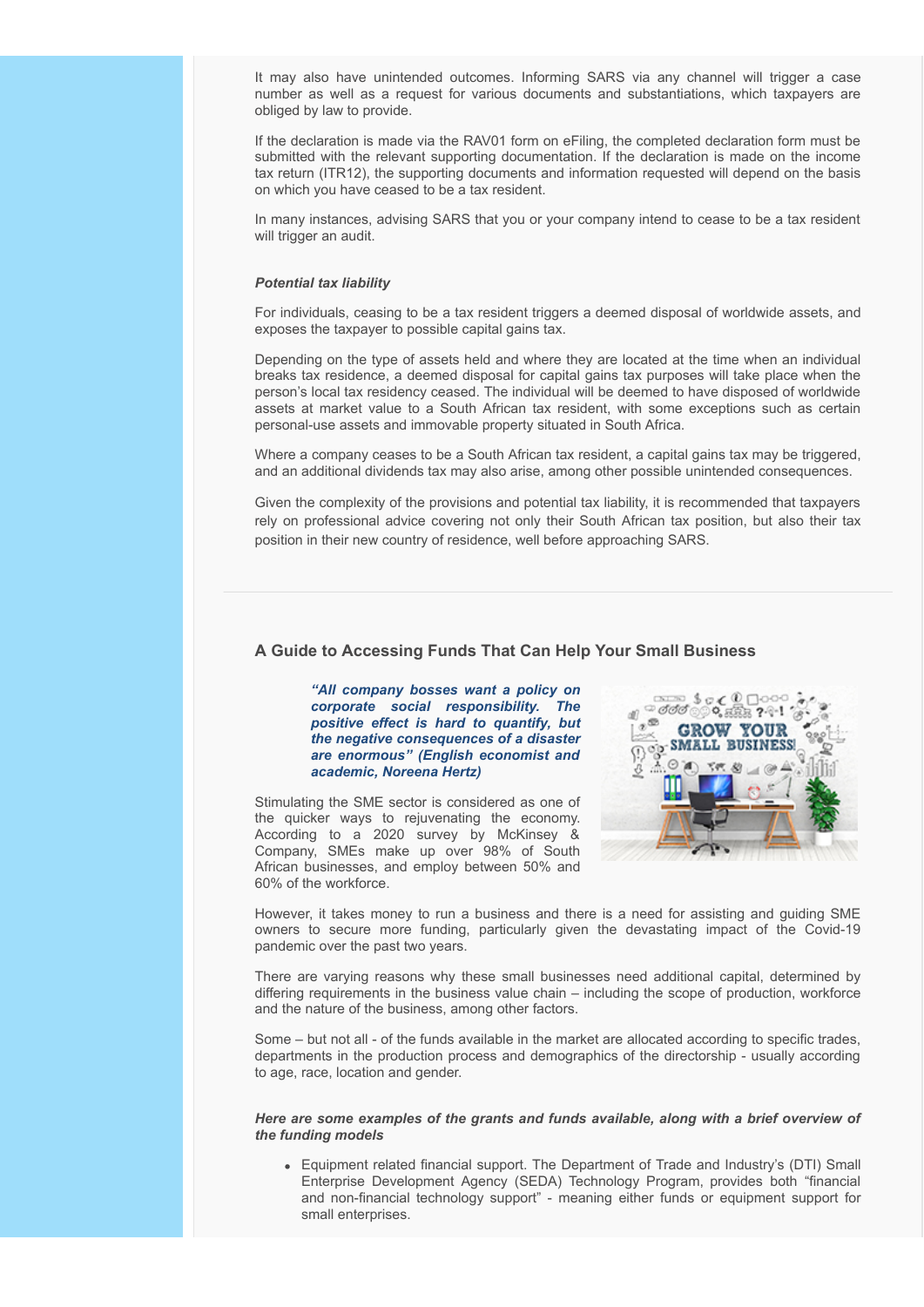- o Staff training. The DTI's Black Business Supplier Development Program offers grants in a cost-sharing scheme to black-owned businesses for the purpose of business skills training.
- Female directors can take advantage of gender-empowerment funding programs like the Business Partners Women in Business Fund, which is aimed at increasing access to finance for female entrepreneurs for them to start, expand or purchase existing businesses.
- A more narrowed down version of this model of funding is the I'M IN Accelerator Fund, which is for black South African women who have founded technology startups. They can apply to be part of this 10-month long acceleration program and possibly access up to R1,5 million in pre-seed capital, mentorship, marketing support and follow-on investment. The business has to be 51% black- and-women owned to qualify.
- The National Empowerment Fund (NEF) is a black economic empowered driver and funds businesses with a black majority ownership.
- The DTI funding model is usually segmented according to factors like industry, marketing channels and/or the age of the directorship. However, qualifying small businesses can currently obtain the following loans and grants:
- The Umsobomvu Youth Fund: A Government initiative aimed at creating opportunities for South African youth in entrepreneurship and job creation, helping youth setup, expand and develop their businesses by teaching them essential business skills. Umsobomvu is a Voucher Program not a loan program. The Voucher Program provides support services to both new and existing youth owned businesses.
- The Agro-Processing Support Scheme (APSS) is a R1-billion cost-sharing grant fund aimed at boosting SME investments in the agricultural space. Minimum qualifying investment size, including competitiveness improvement cost, will be at least R1 million.
- The Aquaculture Development and Enhancement Program (ADEP) is a cost-sharing incentive program for projects in primary, secondary and ancillary aquaculture (activities in both marine and freshwater).
- The Support Program for Industrial Innovation (SPII) is aimed at funding the innovation and development of technological products in South Africa.
- R&D Tax Incentive is supported by the Treasury and offers a deduction of 150 percent in respect of expenditure on eligible scientific or technological Research and Development (R&D) undertaken by companies in South Africa. In his 2022 Budget Speech, the Minister of Finance announced that the R&D Incentive is under review but that it will be extended in its current form until 31 December 2023
- . The De Beers Fund: At a more localised level, a large diamond mining company also awards grants, for small businesses located in its operating areas. These areas are Kimberley and surrounding areas in the Northern Cape, Viljoenskroon and surrounding areas in the Free State, Musina, as well as the Blouberg Local Municipalities in Limpopo.
- Tshikululu Social Investments: Tshikululu is South Africa's leading social investment fund manager and advisor, working alongside investors and other development partners to achieve sustainable social impact. The organisation manages other companies' CSI funds.

Over the years, the organisation has managed the likes of the De Beers Fund, Rand Merchant Bank Fund, among others.

- SA SME Fund: Established by members of the CEO Initiative as a collaboration between government, labour and business to address some of the most pressing challenges to the country's economic growth – as an avenue of support for the SME sector. The SA SME Fund invests in repayable funds that support and develop entrepreneurs, typically with an enterprise value of less than a R100m.
- Financiers: These are licensed lenders with their own products and terms of trading, being that they are private entities. However, the terms have to be agreeable with trade regulations, including Fair Practice – which protects the borrower's interests.

If you need an urgent loan, private financiers might be an alternative to the grants and cost-sharing schemes mentioned above. There are several types of loans that small business owners can apply for, depending on the individual needs of their businesses. The following are the repayable financing products available to SMEs: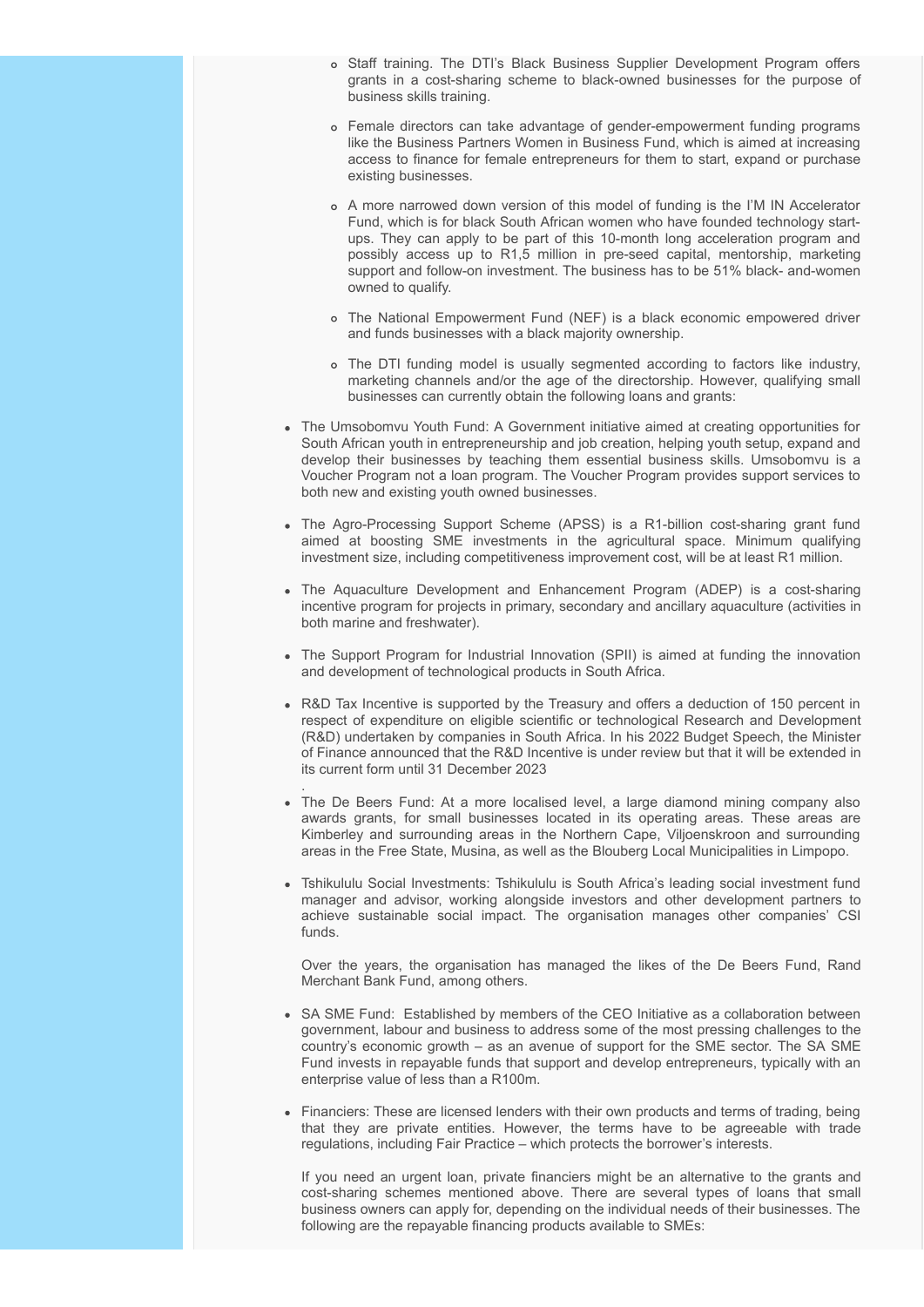- Purchase order finance is used by a business to complete an existing order.
- Working capital finance is an option that can boost a small business with much needed cash flow.
- Bridging finance is a short-term loan that can be used by small businesses to finance their working capital. An example of this is Lula-lend, which positions itself as a good option if your business requires a loan provider and you need urgent funds of between R10 000 and R5 000 000. The company can have the funds in your account within days and repayment is over 3-12 months.
- Credit cards can be handy for entrepreneurs; however, they require discipline as their interest charges and repayment rates are normally higher.
- o Inventory loans can help your small business keep enough stock in the inventory. It is more suitable for small businesses with tangible products to sell.

Because of the varying types of funds, SME owners are encouraged to consult with financial advisers in order to make the right decisions for their individual businesses' needs, the amount required and the right funding model.

**Don't miss out, ask for professional advice about grants and take advantage of the opportunities they afford small businesses.**

#### <span id="page-8-0"></span>**Your Tax Deadlines for April 2022**

- 1 April Start of the 2022/23 Financial Year
- 7 April Monthly Pay-As-You-Earn (PAYE) submissions and payments
- 25 April Value-Added Tax (VAT) manual submissions and payments
- 28 April Excise Duty payments
- 29 April Value-Added Tax (VAT) electronic submissions and payments & CIT Provisional payments where applicable.



Note: Copyright in this publication and its contents vests in DotNews - see copyright notice below.



© DotNews. All Rights Reserved.

#### **Disclaimer**

The information provided herein should not be used or relied on as professional advice. No liability can be accepted for any errors or omissions nor for any loss or damage arising from reliance upon any information herein. Always contact your professional adviser for specific and detailed advice.